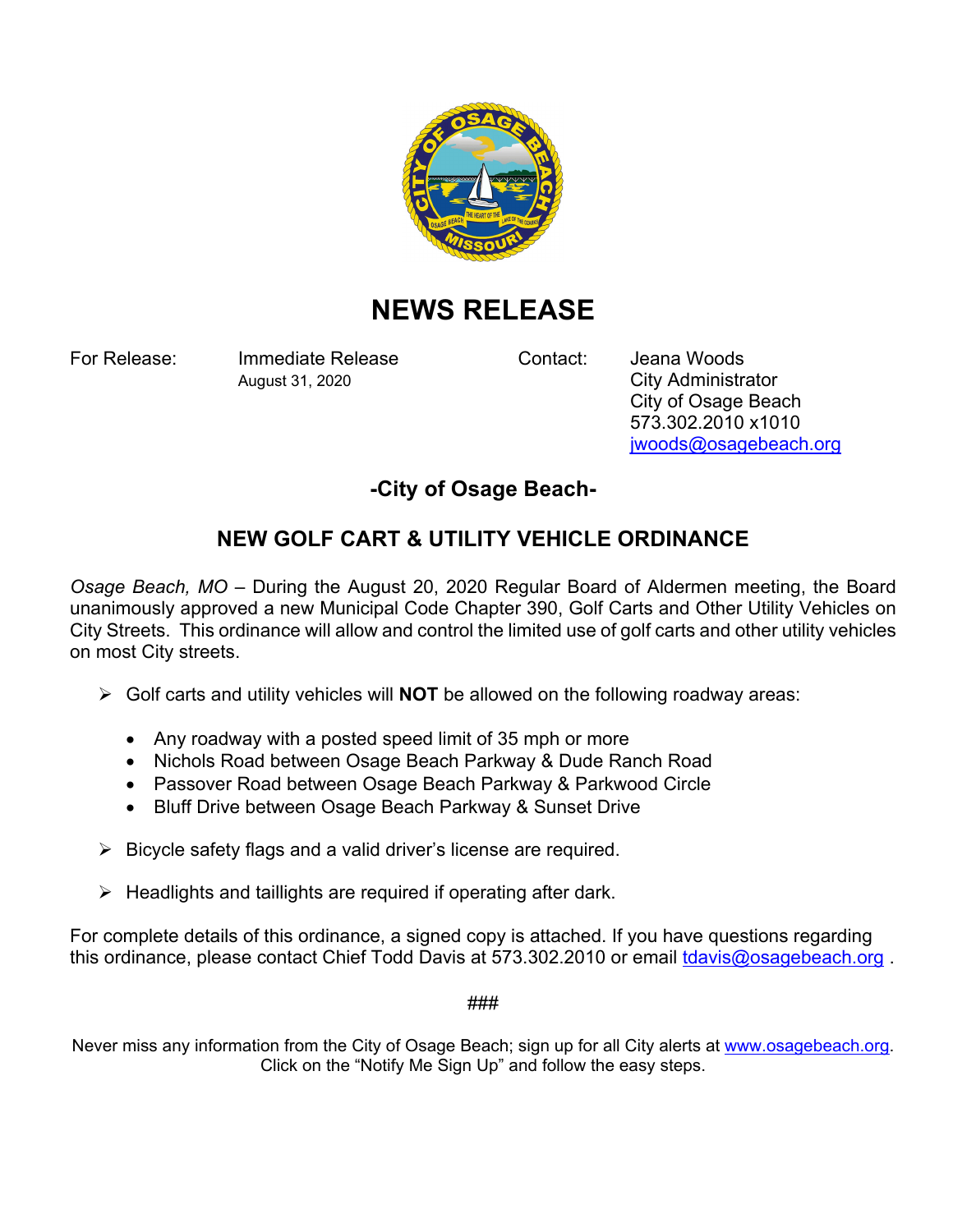AN ORDINANCE OF THE CITY OF OSAGE BEACH, MISSOURI REGULATING THE OPERATION OF GOLF CARTS AND OTHER UTILITY VEHICLES ON THE CITY STREETS BY CREATING CHAPTER 390 OF THE OF MUNICIPAL CODE PROVIDING FOR THE CONTROL THEREOF AND PROVIDING FOR A PENALTY FOR THE FAILURE TO COMPLY WITH THIS ORDINANCE.

WHEREAS, the Board of Aldermen have received inquiries concerning the operation of Golf Carts and other utility vehicles upon city streets; and,

WHEREAS, the Board of Aldermen conclude that the operation of golf carts and other utility vehicles upon some city streets is reasonable, can enhance our citizens and visitors' experiences while in the city and can be accomplished safely:

NOW, THEREFORE, BE IT ORDAINED BY THE BOARD OF ALDERMEN OF THE CITY OF OSAGE BEACH, MISSOURI AS FOLLOWS:

Section 1. That a new Chapter 390 titled Golf Carts and Utility Vehicles of the Osage Beach Code of Ordinances be and is hereby enacted as follows:

Chapter 390 Golf Carts and Utility Vehicles

Section 390.010: Definitions -

A. "Golf Cart" means a motor vehicle that is designed and manufactured for operation on a golf course for sporting or recreational purposes and that is not capable of exceeding speeds of twenty miles per hour. 304.034 RSMo.

Golf carts operated on city streets shall conform to the following safety standards:

- i. Headlamps when operating between susnset and sunrise,
- ii. Taillamps when operating between sunset and sunrise,
- iii. Reflex reflectors: one red on each side as far to the rear as practicable, and one red on the rear,
- iv. An exterior mirror mounted on the driver's side of the vehicle or an interior mirror.
- v. A parking brake,
- vi. A horn or alert sound mechanism.
- vii. A bicycle safety flag, which extends not less than seven  $(7)$  feet above the ground, attached to the rear of the vehicle. The bicycle safety flag shall be triangular in shape with an area of not less than thirty (30) square inches and shall be dayglow in color.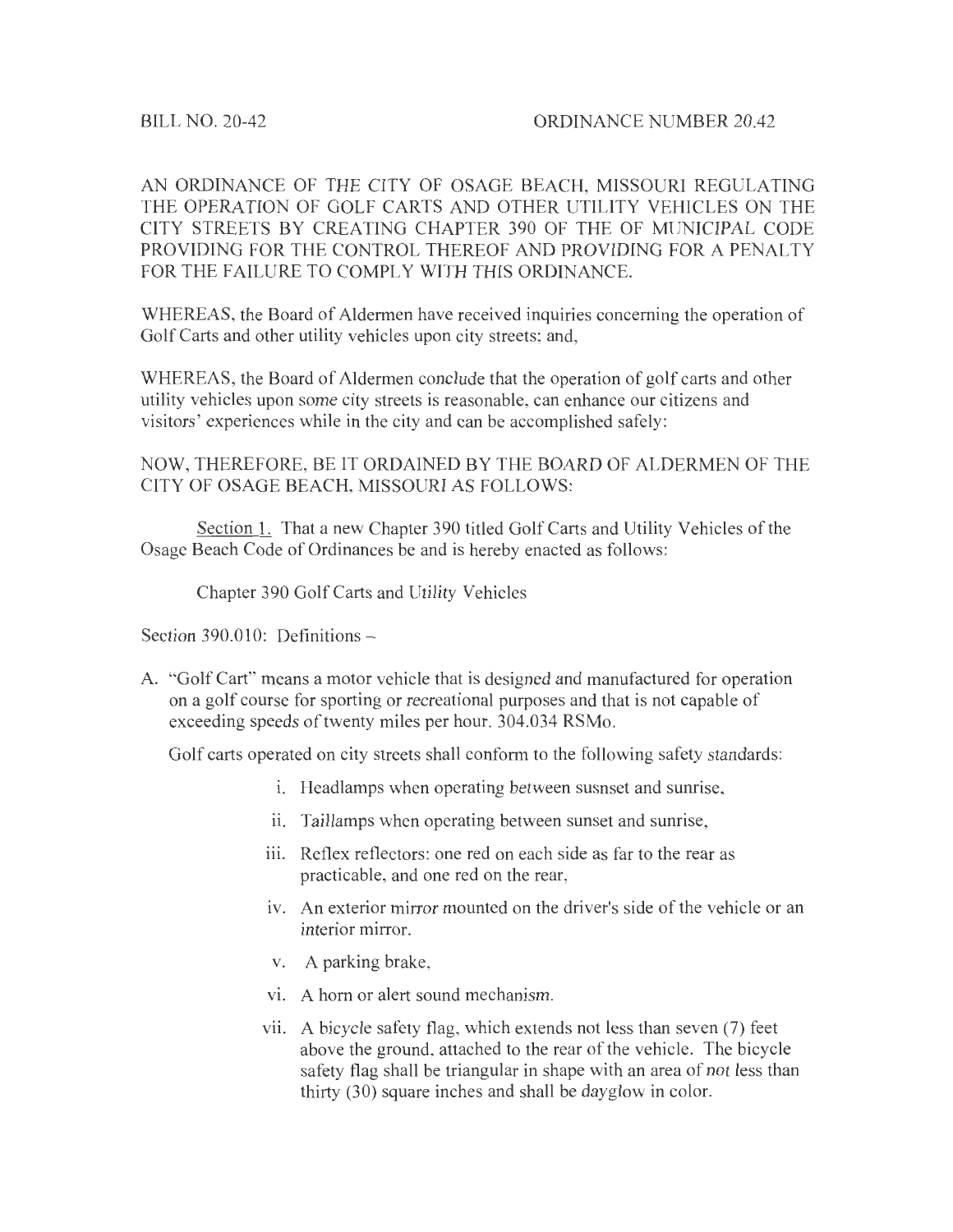B. "Utility Vehicle" any motorized vehicle manufactured and used exclusively for offhighway use which is more than fifty (50) inches but no more than sixty-seven (67) inches in width, with an unladen dry weight of two thousand (2000) pounds or less, traveling on four  $(4)$  or six  $(6)$  wheels, to be used primarly for landscaping, lawn care, or maintenance purposes.

Utility Vehicles operated on city streets shall conform to the following safety standards:

- i. Headlamps when operating between sunset and sunrise,
- ii. Taillamps when operating between sunset and sunrise,
- iii. Reflex reflectors: one red on each side as far to the rear as practicable, and one red on the rear,
- 1v. An exterior mirror mounted on the driver's side of the vehicle or an interior mirror.
- v. A parking brake,
- vi. A horn or alert sound mechanism
- vii. A bicycle safety flag, which extends not less than seven  $(7)$  feet above the ground, attached to the rear of the vehicle. The bicycle safety flag shall be triangular in shape with an area of not less than thirty (30) square inches and shall be dayglow in color.

Section 390.020: Requirements for operating Golf carts on City streets, roads or alleyways within the City.

- A. No person shall operate a Golf Cart upon any city street unless all the following criteria are met:
	- 1. The golf cart shall be properly equipped pursuant to City ordinance, section 390.010.
	- 2. Any individual operating a golf cart shall have a valid operator's or chauffeur's license,
	- 3. The golf cart shall be operated at a speed of no more than 20 mph.
	- 4. The Operator of the Golf Cart shall use hand signals when executing turns/stops, unless the Golf Cart is equipped with turn signals and stop lamps.
	- 5. Every operator of a Golf Cart shall maintain financial responsibility on such Golf Cart as required by Chapter 303 RSMO if the Golf Cart is operated on City Streets.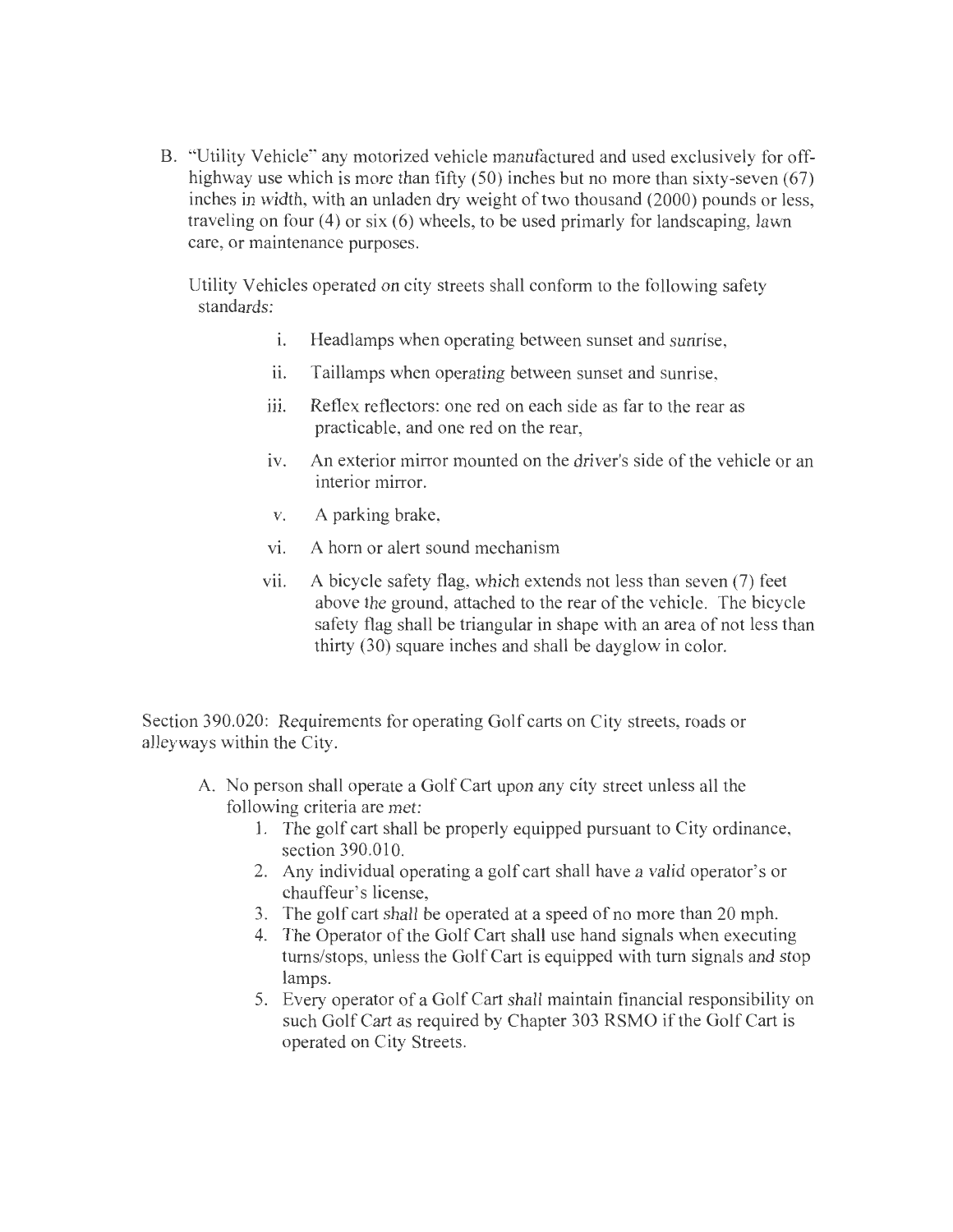- B. No person shall operate a golf cart on City streets during any period when his or her operator's license is suspended or revoked.
- C. No person shall operate a golf cart on City Streets between sunset and sunrise unless the Golf Cart is equipped with Headlamps and Taillamps.

Section390.030: Prohibited operation of a Golf Cart

- A. No individual operating a Golf Cart shall:
	- 1. Operate any Golf Cart on any roadway with a speed limit posted above 30 mph.
	- 2. Operate the golf cart in a careless or imprudent manner so as to endanger any person or property of any person.
	- 3. Operate the golf cart while under the influence of alcohol or controlled substance.
	- 4. Operate the golf cart on any federal, state or county highways, except to cross.
	- 5. No golf cart shall cross any federal, state highway, or city street at an intersection where the highway being crossed has a posted speed limit of more than forty-five (45) miles per hour.
- B. Golf Carts are prohibited on the following City streets:
	- 1. Nichols Road between Osage Beach Parkway and Dude Ranch Road.
	- 2. Passover Road between Osage Beach Parkway and Parkwood Circle.
	- 3. Bluff Drive between Osage Beach Parkway and Sunset Drive.

Section 390.040: Requirements for operating a Utility Vehicle on City streets, roads or alleyways within the City.

- A. No person shall operate a Utility Vehicle upon any city street unless all the following criteria are met:
	- 1. The Utility Vehicle shall be properly equipped pursuant to City ordinance Section 390.010.
	- 2. Any individual operating a Utility Vehicle shall have a valid operator's or chauffeur's license,
	- 3. The Utility Vehicle shall be operated at a speed of equal to or less than the posted speed limt.
	- 4. The Operator of the Utility Vehicle shall use hand signals when executing turns/stops, unless the Utility Vehicle is equipped with tum signals and stop lamps.
	- 5. Every operator of a Utility Vehicle shall maintain financial responsibility on such Utility Vehicle as required by Chapter 303 **RSMO** if the Utility Vehicle is operated on City Streets.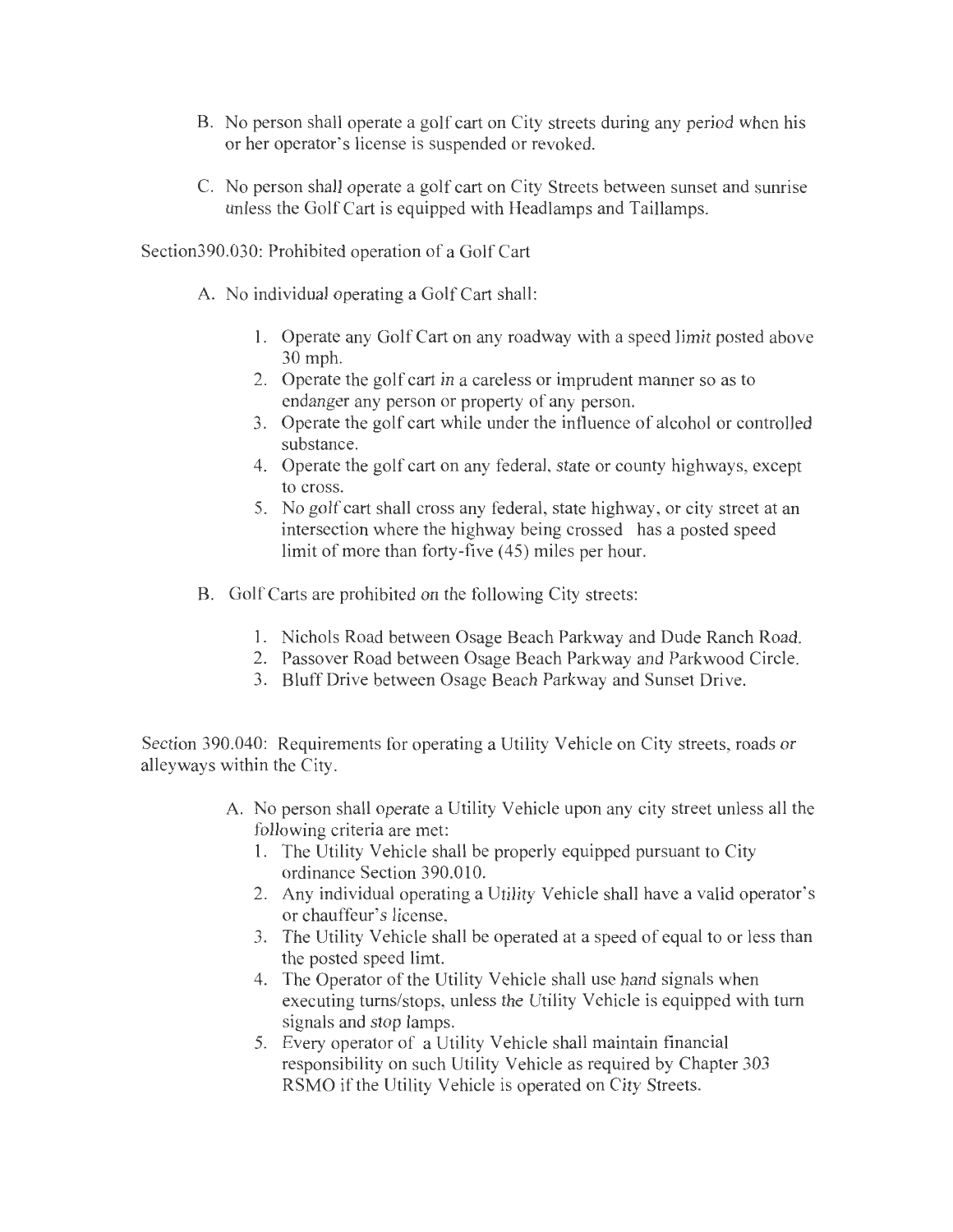- B. No person shall operate a Utility Vehicle on City streets during any period when his or her operator's license is suspended or revoked.
- C. No person shall operate a Utility Vehicle on City Streets between sunset and sunrise unless the Utility Vehicle is equipped with Headlamps and Taillamps.

Section390.070: Prohibited operation in a Utility Vehicle

A. No individual operating a Utility Vehicle shall:

- 1. Operate any Utility Vehicle on any roadway with a speed limit posted above 30 mph.
- 2. Operate the Utility Vehicle in a careless or imprudent manner so as to endanger any person or property of any person.
- 3. Operate the Utility Vehicle while under the influence of alcohol or controlled substance.
- 4. Operate the Utility Vehicle on any federal, state or county highways, except to cross.
- 5. No Utility Vehicle shall cross any federal, state highway, or city street at an intersection where the highway being crossed has a posted speed limit of more than forty-five (45) miles per hour.
- B. Utility Vehicles are prohibited on the following City streets:
	- 1. Nichols Road between Osage Beach Parkway and Dude Ranch Road.
	- 2. Passover Road between Osage Beach Parkway and Parkwood Circle.
	- 3. Bluff Drive between Osage Beach Parkway and Sunset Drive.

Section 390.090: Penalty

a. Any person who violates any provisions of this Chapter shall be punishable under Section 100.190 of the Municipal Code of the City of Osage Beach, Missouri.

## Section 2. Severability

The chapters, sections, paragraphs, sentences, clauses and phrases of this ordinance are severable, and if any phrase, clause, sentence, paragraph or section of this ordinance shall be declared unconstitutional or otherwise invalid by the valid judgment or degree of any Court of any competent jurisdiction, such unconstitutionality or invalidity shall not affect any of the remaining phrases, clauses, sentences, paragraphs, or sections of this ordinance since the same would have been enacted by the Board of Aldermen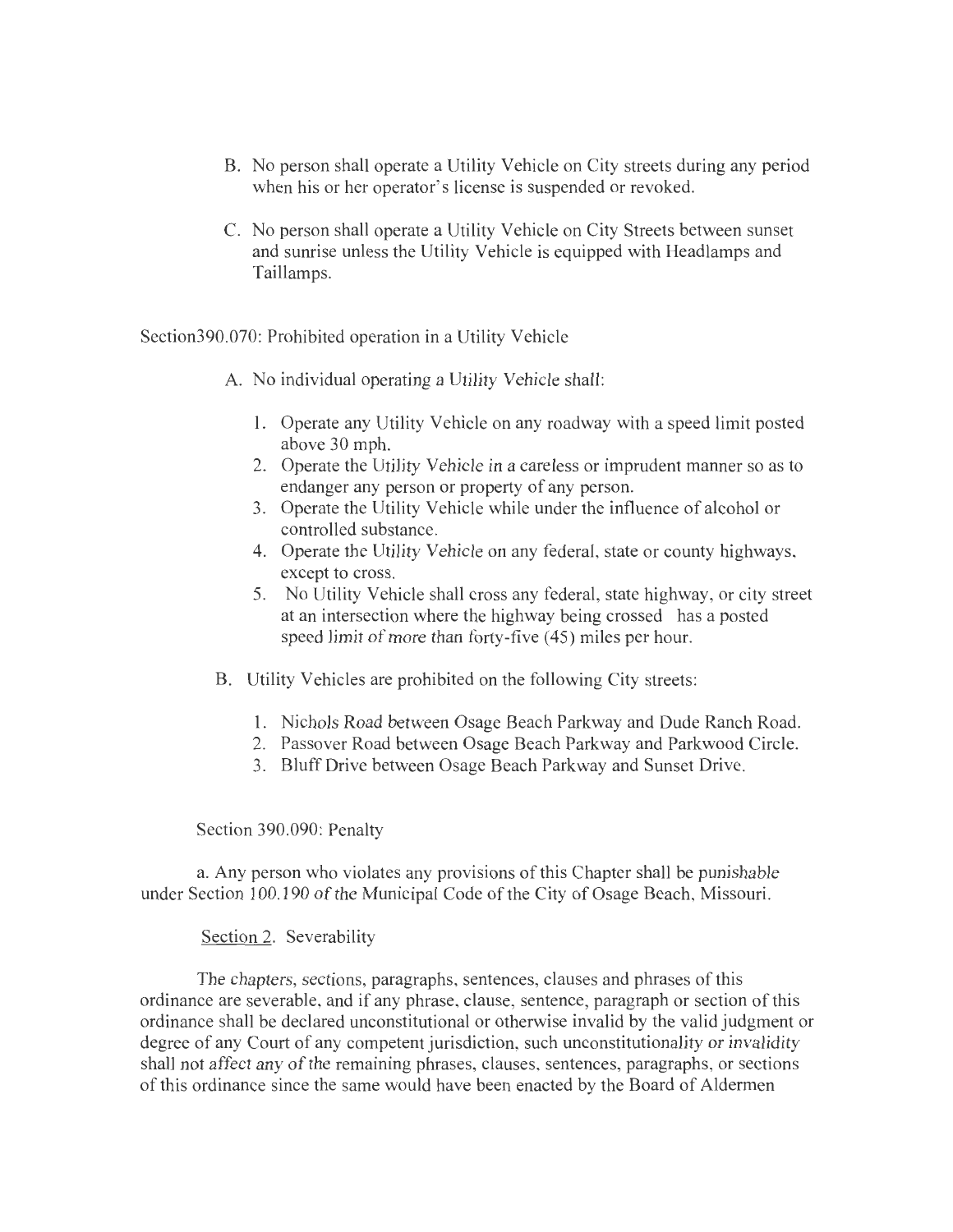without the incorporation in this ordinance of any such unconstitutional or invalid phrase, clause, sentence, paragraph or section.

Section 3. Repeal of Ordinances not to affect liabilities, etc.

Whenever any part of this ordinance shall be repealed or modified, either expressly or by implication, by a subsequent ordinance, that part of the ordinance thus repealed or modified shall continue in force until the subsequent ordinance repealing or modifying the ordinance shall go into effect unless therein otherwise expressly provided; but no suit, prosecution, proceeding, right, fine or penalty instituted, created, given, secured or accrued under this ordinance previous to its repeal shall not be affected, released or discharged but may be prosecuted, enjoined and recovered as fully as if this ordinance or provisions had continued in force, unless it shall be therein otherwise expressly provided.

Section 4. Codification

It is the intention of the Board of Aldermen and it is hereby provided, that the provisions of this ordinance shall become and be made a part of the Code of Ordinances of the City of Osage Beach, Missouri; that the sections of this ordinance may be renumbered or relettered to accomplish such intention; and the words "ordinance" may be changed to "section," "article" or other appropriate designation.

Section 5. That this Ordinance shall be in full force and effect from and after the date of passage and approval of the Mayor.

READ FIRST TIME: August 6, 2020 READ SECOND TIME:August 20, 2020

I hereby certify that the above Ordinance No. 20.42 was duly passed on August 20, 2020, 2020 by the Board of Aldermen of the City of Osage Beach. The votes thereon were as follows:

Ayes 5 Nays 0 Abstaining 0 Absent 0

This Ordinance is hereby transmitted to the Mayor for his signature.

 $\int_{\text{Date}}$ 20,20<del>,</del>

Tara Berreth, City Clerk

Approved as to form: